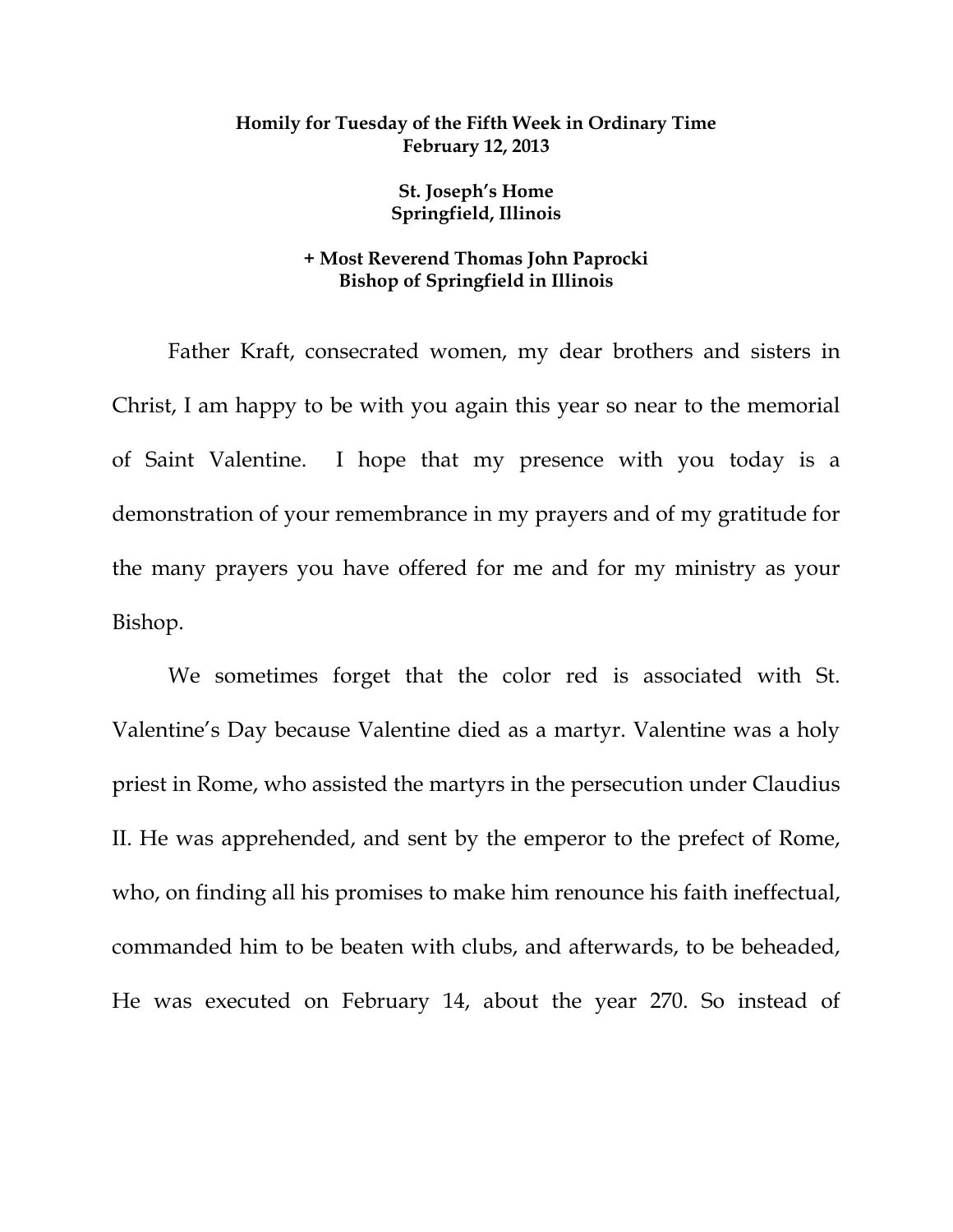celebrating some sort of syrupy sentimentality, I suggest that St. Valentine's Day focus more on the sacrifices that true love demands of us.

 Yesterday, Pope Benedict XVI offered for us just such an example when he announced his intention to resign his office as Bishop of Rome at 8:00 p.m. Roman time February 28, 2013. When he addressed the College of Cardinals to inform them of what he called "a decision of great importance for the life of the Church," Pope Benedict said:

After having repeatedly examined my conscience before God, I have come to the certainty that my strengths, due to an advanced age, are no longer suited to an adequate exercise of the Petrine ministry. I am well aware that this ministry, due to its essential spiritual nature, must be carried out not only with words and deeds, but no less with prayer and suffering. However, in today's world, subject to so many rapid changes and shaken by questions of deep relevance for the life of faith, in order to govern the barque of Saint Peter and proclaim the Gospel, both strength of mind and body are necessary, strength which in the last few months, has deteriorated in me to the extent that I have had to recognize my incapacity to adequately fulfill the ministry entrusted to me.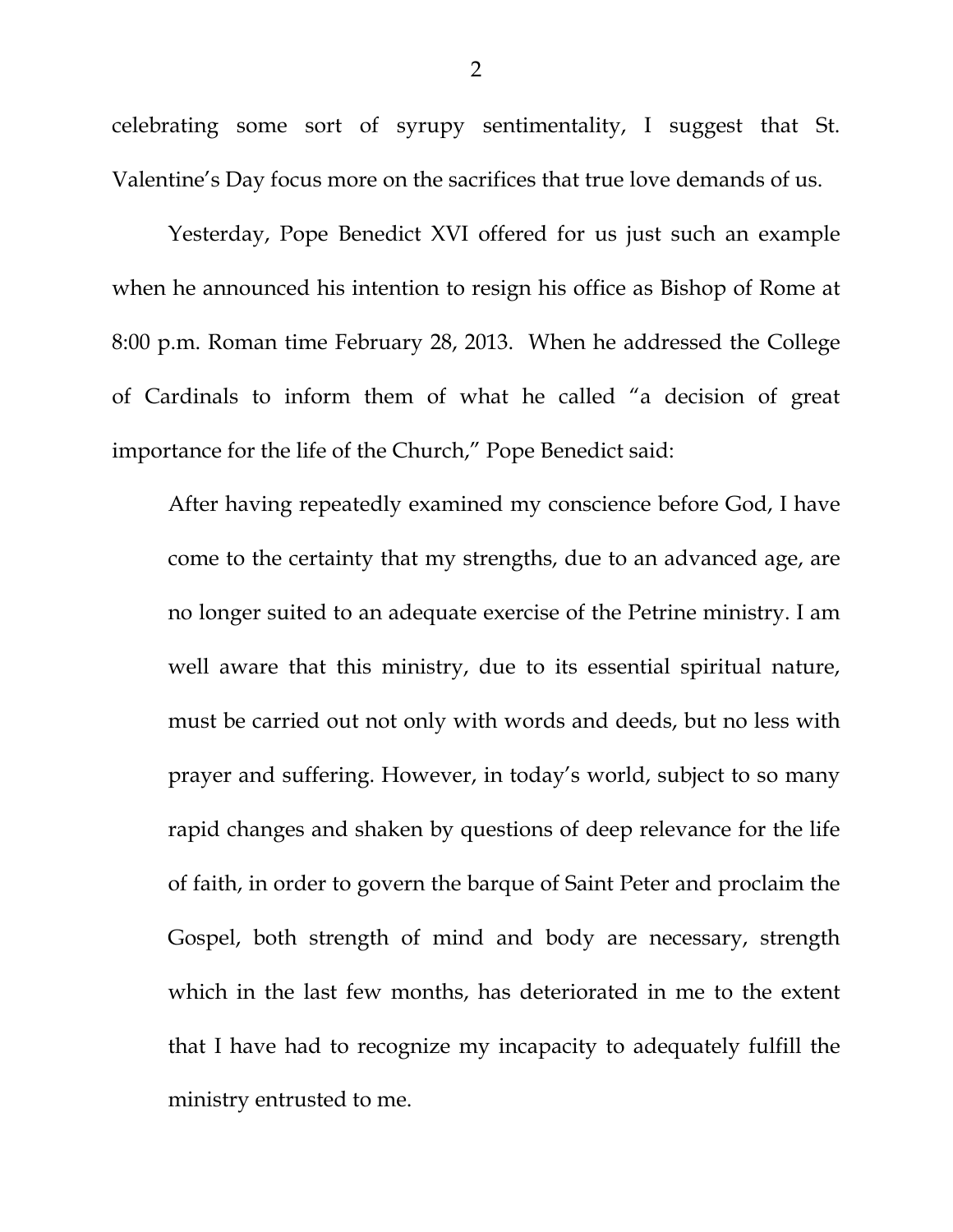It is no secret that in recent months the various duties of the Holy Father have been weighing more heavily upon him as the effects of his advanced age also settle more heavily upon him; will reach eighty-six years of age on April 16th. You, dear brothers and sisters, can well understand the Pope's desire to resign his office for a time of rest and serenity.

 When he visited St. Peter's Residence, a home for older people in London, in September of 2010, the Pope said a few words he might well say to you here at St. Joseph's Home:

…I come among you not only as a father, but also as a brother who knows well the joys and the struggles that come with age. Our long years of life afford us the opportunity to appreciate both the beauty of God's greatest gift to us, the gift of life, as well as the fragility of the human spirit. Those of us who live many years are given a marvelous chance to deepen our awareness of the mystery of Christ, who humbled himself to share in our humanity. As the normal span of our lives increases, our physical capacities are often diminished; and yet these times may well be among the most spiritually fruitful years of our lives. These years are an opportunity to remember in affectionate prayer all those whom we have cherished in this life, and